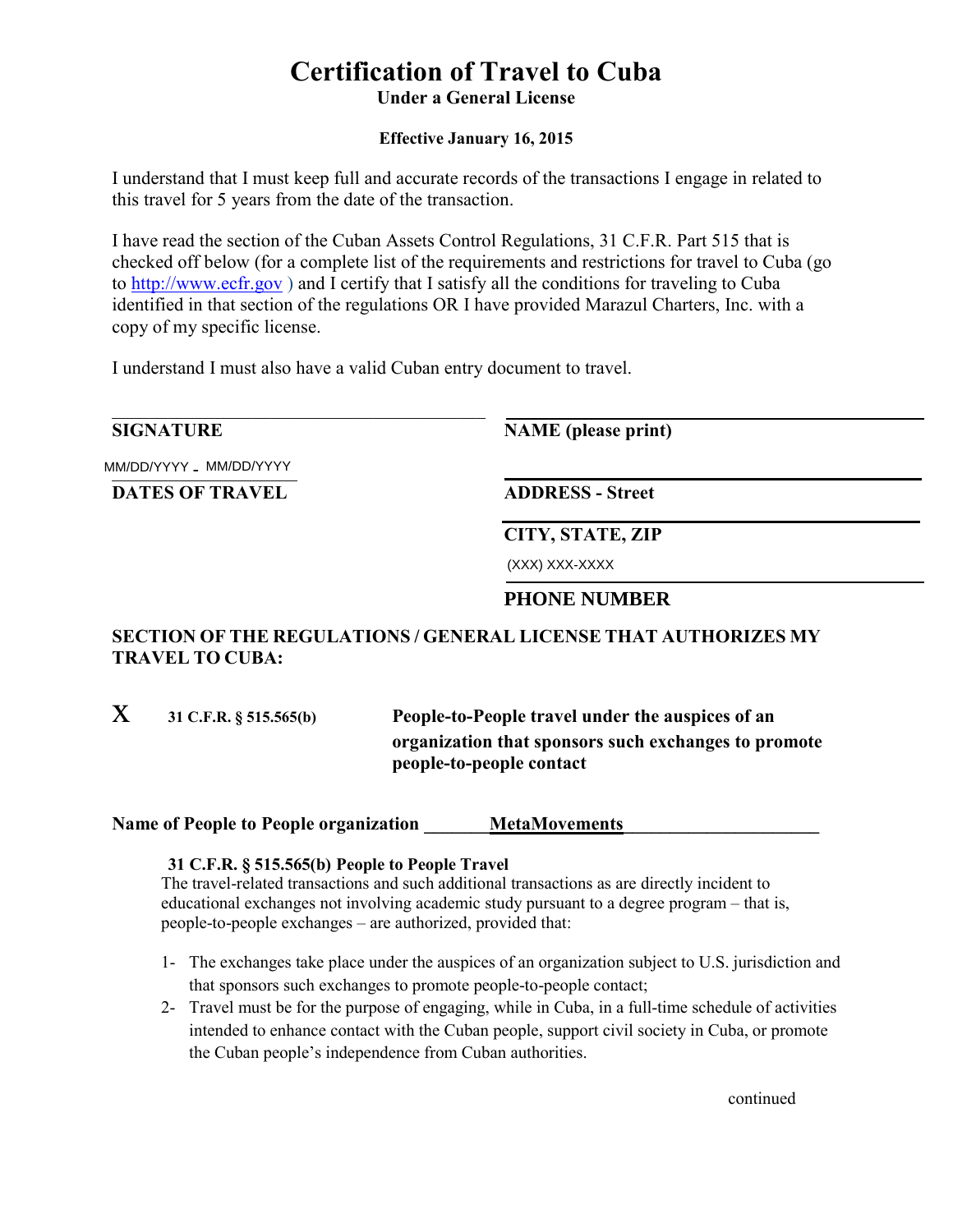- 3- Each traveler has a full-time schedule of educational exchange activities that will result in meaningful interaction between the traveler and individuals in Cuba;
- 4- An employees, paid consultant, or agent of the sponsoring organization accompanies each group traveling to Cuba to ensure that each traveler has a full-time schedule of educational exchange activities; and
- 5- The predominant portion of the activities engaged in by individual travelers is not with individuals or entities acting for or on behalf of certain prohibited officials of the Government of Cuba or certain members of the Cuban Communist Party.

#### Important:

Note 1: An organization that sponsors and organizes trips to Cuba in which travelers engage in individually selected and/or self-directed activities would not qualify for the general license.

Authorized trips are expected to be led by the sponsoring organization.

Transactions related to activities that are primarily tourist-oriented, including self-directed educational activities that are intended only for personal enrichment, are not authorized.

Marazul Charters, Inc. 1 Marine Plaza, Suite 302, North Bergen NJ 07047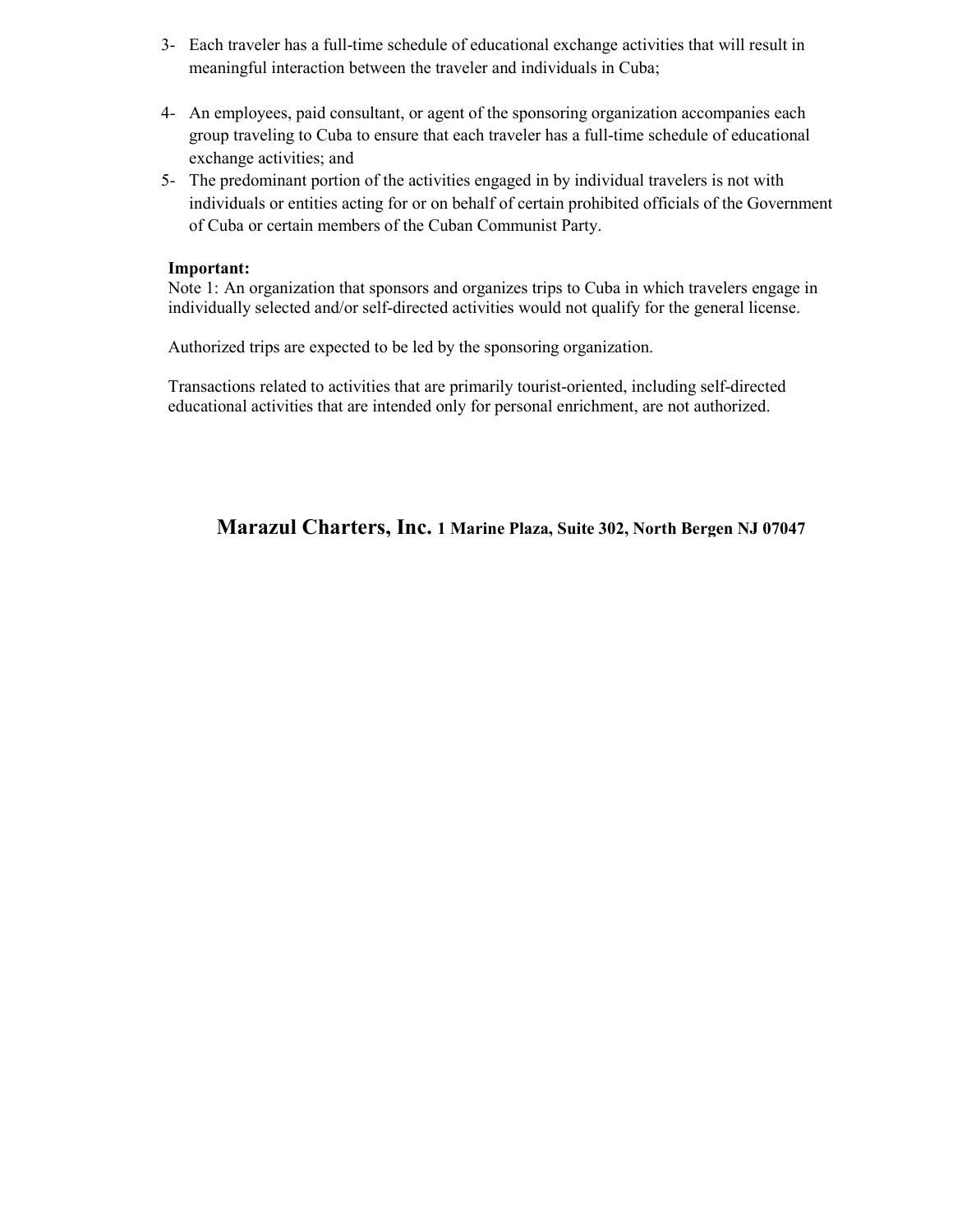

**Marazul Charters Inc.** 1 Marine Plaza, Suite 302, North Bergen NJ 07047

page 2 of 5

**PAYMENTS:** Payments to Marazul Charters, Inc. can be sent via institutional checks (e.g. colleges or universities), certified check, cashier's check, bank transfer, or via credit card (Visa or MasterCard only). We cannot accept personal checks. Credit card payments can only be made via our Credit Card Authorization Form (enclosed).

U.S. AUTHORIZATION TO TRAVEL: Marazul Charters, Inc. can only make arrangements on behalf of individuals authorized to travel by the Office of Foreign Assets Control of the U.S. Department of the Treasury. This Office authorizes certain persons to travel by issuance of "specific licenses" and also authorizes certain categories of persons to travel without need to obtain a specific license. Please see below the information we must receive from you in order to determine whether you are authorized to travel to Cuba.

# **CANCELLATION AND REFUND POLICY:**

Programs to Cuba are subject to the following cancellation charges if you cancel for any reason: If your notice is received: You will receive: 

Above charges do not include cancellation charges imposed by the airlines for any connecting flights to/from your point of departure to Cuba. Marazul is not responsible for any charges incurred if your charter flight to/from Cuba is late for any reason.

Marazul Charters, Inc. accepts no responsibility for the issuance or denial of licenses by the Office of Foreign Assets Control nor for the issuance or denial of visas by Cuba.

## **RESPONSIBILITIES**

Marazul Charters, Inc. and its employees, shareholders, officers, directors, successors, agents, and assigns, neither own nor operate any person or entity which is to, or does, provide goods or services for these trips or tours. Because Marazul Charters, Inc does not maintain any control over the personnel, equipment, or operations of these suppliers, Marazul Charters, Inc assumes no responsibility for and cannot be held liable for any personal injury, death, property damage, or other loss, accident, delay, inconvenience, or irregularity which may be occasioned by reason of (1) any wrongful, negligent, willful, or unauthorized acts or omissions on the part of any of the tour suppliers, or other employees of agents, (2) any defect in or failure of any vehicle, equipment, instrument owned, operated or otherwise by any of these suppliers, or (3) any wrongful, willful, or negligent act or omissions on any part of any other party not under the supervision or control of the Operator (4) sickness, weather, strikes, hostilities, wars, terrorist acts, acts of nature, local laws or other such causes. All services and accommodations are subject to the laws and regulations of the country in which they are provided. Marazul Charters, Inc is not responsible for any baggage or personal effects of any individual participating in the trips arranged by Marazul Charters. Inc. Individual travelers are responsible for purchasing a travel insurance policy, if desired, that will cover some of the expenses associated with the loss of luggage or personal effects.

# **LIABILITY RELEASE STATEMENT**

 $I_{\star}$ . have read the disclaimer stated above and I hereby release and discharge Marazul Charters, its agents, employees, officers, directors, shareholders and successors from and against any and all liability arising from my participation in this trip. I agree that this release will be legally binding upon myself, my heirs, successors, assigns and legal representatives; it being my intention to fully assume all risk of travel and to release Marazul Charters, Inc from any and all liabilities to the maximum permitted by law.

| Signature        | MM/DD/YYY - MM/DD/YYY<br>Dates of travel |              |     |
|------------------|------------------------------------------|--------------|-----|
| Name             |                                          |              |     |
| Address (Street) | City                                     | <b>State</b> | Zip |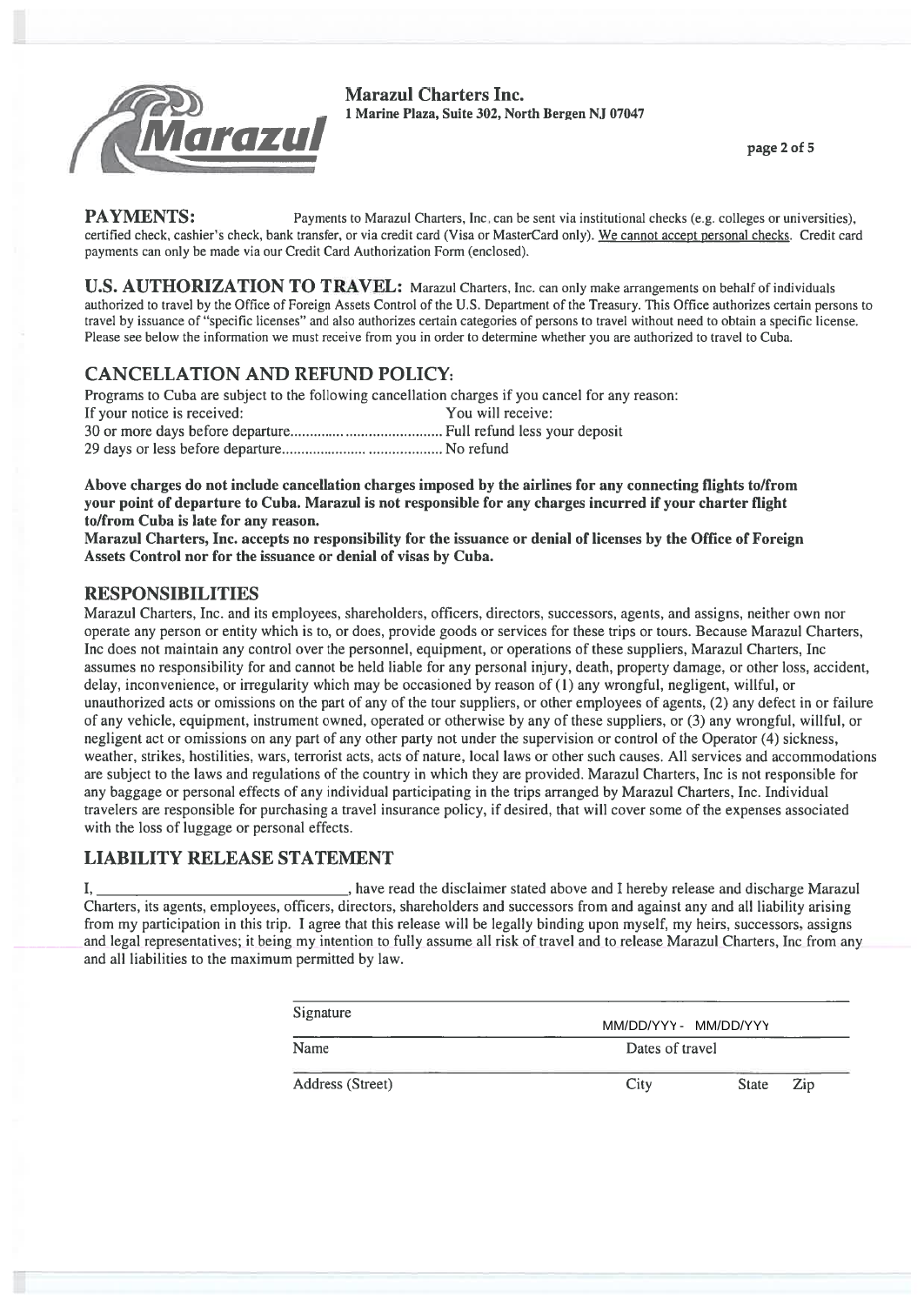

# **Dance & Music programs in Cuba**

#### **Terms, Conditions, and Responsibility**

Terms and Conditions. The Cuba programs organized by MetaMovements, LLC will operate based on the Specific License (People-to-People-Cultural Exchange) granted to MetaMovements, LLC by the Office of Foreign Assets Control (OFAC), Department of Treasury. These tours are required to be structured programs, developed by MetaMovements, LLC, and approved by US and Cuban authorities. Participants are required to attend each visit and event as detailed in the program. No self-directed travel is allowed. Please be advised that the U.S. government does not maintain full diplomatic relations with Cuba. MetaMovements, LLC will assume no responsibility and will not be held liable due to inappropriate actions or activities of any participant while on the tour.

Due to Cuban government regulations, the following coverage is included in your charter flight tickets: 1) Maximum of

\$20,000 to cover emergency medical costs incurred in Cuba; 2) Maximum of \$7500 evacuation insurance, provided only if a Cuban doctor states that you need to be evacuated in order to receive adequate treatment.

MetaMovements, LLC is not responsible for the costs of any medical treatment you may require during the program. Under no circumstances is MetaMovements, LLC responsible for the quality of medical care. or lack thereof, you may receive while on a Cuba program. For additional coverage, we recommend you purchase travel insurance.

MetaMovements, LLC reserves the right to decline to accept or retain any person as a member of any Cuba travel program. MetaMovements, LLC also reserves the right to remove you from a program in progress, if MetaMovements, LLC reasonably determines your behavior is adversely affecting or jeopardizing the health, safety, or enjoyment of you or of other participants.

Responsibility. The responsibility of MetaMovements, LLC and its representatives is strictly limited. MetaMovements, LLC's Cuba travel programs consist of certain art-related, cultural, and educational travel services, including surface and air transportation, visits, meals, guides, and hotel accommodations that MetaMovements, LLC reserves from various suppliers (collectively, "Suppliers"). MetaMovements, LLC does not own or operate any of these Suppliers. The Suppliers providing services for MetaMovements, LLC's Cuba travel programs are independent contractors, and are not agents or employees of MetaMovements, LLC. As such, MetaMovements, LLC is not responsible for any negligent or willful act or failure to act of any Supplier or of any third party. By utilizing the services of the Suppliers, you agree that you will look to such Suppliers for any accident, injury, property damage, or personal loss to you or to those traveling with you, and that neither MetaMovements, LLC nor any representative of MetaMovements, LLC shall be liable. Furthermore, to the extent permitted by law, you release MetaMovements, LLC and its representatives from liability, cost, damages, claims, and expenses, (including direct, indirect, special, and consequential loss or